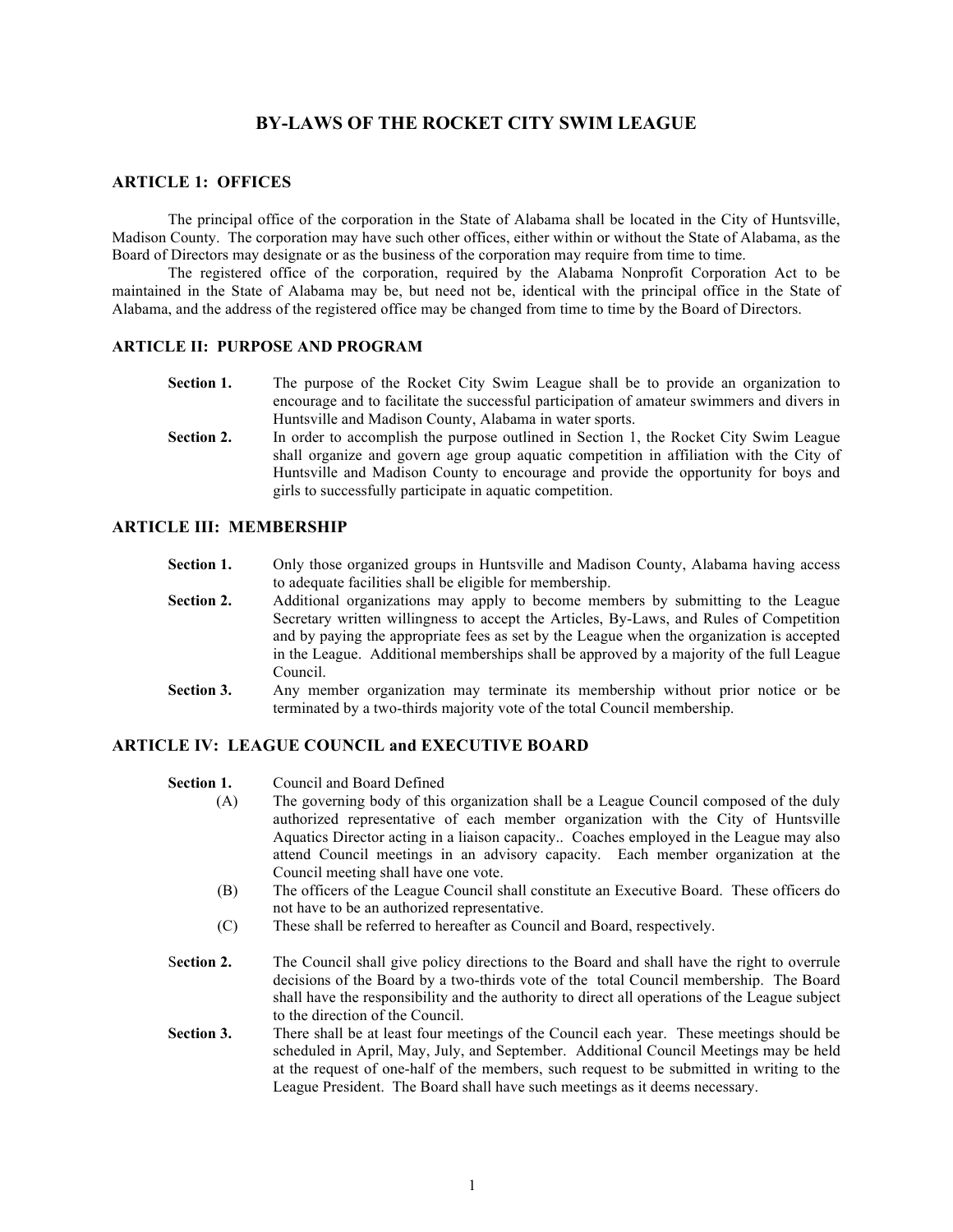# **ARTICLE V: OFFICERS**

- **Section 1.** The officers of the League Council shall be a President, First Vice-President, Second Vice-President (Swimming), Second Vice-President (Diving), Second Vice-President (Records), Secretary (Swimming), Secretary (Diving), Treasurer, and Assistant to the First Vice-President (Assistant to City Meet Director (ACMD)).
- **Section 2.** A Nominating Committee shall be appointed by the President to select and present a list of nominees to be presented to the Council at the September meeting. Nominations from the floor can be presented at this time for election.

# **ARTICLE VI: DUTIES OF THE OFFICERS**

- **Section 1.** The President shall preside at all meetings of the Council, Board, and Competition Committee and shall have such usual powers of supervision and management as may pertain to the Office of President. He shall be an ex-officio member of all committees. He shall decide all tied decisions.
- **Section 2.** In the absence of the President, the First Vice-President shall serve as President. He shall be responsible for recommending League divisions and competition schedule at the April Council meeting. He shall serve as the City Championship Meet Director, Swimming.
- **Section 3.** In the absence of the President and First Vice-President (Swimming), the Second Vice-President (Swimming) shall preside at the Board and Council Meetings. He shall serve as Chairman of the Swimming Protest Committee. He shall prepare and administer appropriate tests to certify officials. He shall also be responsible for organizing an officials' training course to be held before the first meet.
- **Section 4.** The Second Vice-President (Diving) shall be responsible for organizing a Diving Officials' training course by the first meet. He shall serve as Chairman of the Diving Protest Committee. He shall establish and publish the Diving Meet Schedule and serve as the City Championship Meet Director, Diving.
- **Section 5.** The Second Vice-President (Records) shall serve as the Chairman of the Publicity and Records Committee.
- **Section 6.** The Secretary (Swimming) shall keep minutes of all Board and Council meetings, notify members of meetings, supervise mailing, and other duties appointed by the President.
- **Section 7.** The Secretary (Diving) shall keep minutes of all Diving meetings, notify members of all meetings, and other duties needed by the Second Vice-President (Diving).
- **Section 8.** The Treasurer shall collect and receive all moneys due and shall make all authorized disbursements. He shall keep a permanent record of all income and expenditures, present a report at all regular Council Meetings, and submit the financial records for audit, by the Board, before leaving office. He will order and distribute meet ribbons and awards for the League.
- **Section 9.** The Assistant to City Meet Director shall assist the City Meet Director (CMD) as needed with primary responsibility serving as the Volunteer Coordinator.
	- 1. Shall ensure all pools complete submission of required volunteer positions for City Meet jobs.
	- 2. Shall compile all pool volunteers into City Meet Master Volunteer Template.
	- 3. Shall meet with CMD and pool point of contact (POC) at designated time/day for dry run of City Meet jobs.
	- 4. City Meet Job volunteers will report to pool POCs. All pool POCs will report to ACMD during the City Meet.
	- 5. Shall facilitate securing appropriate permits.